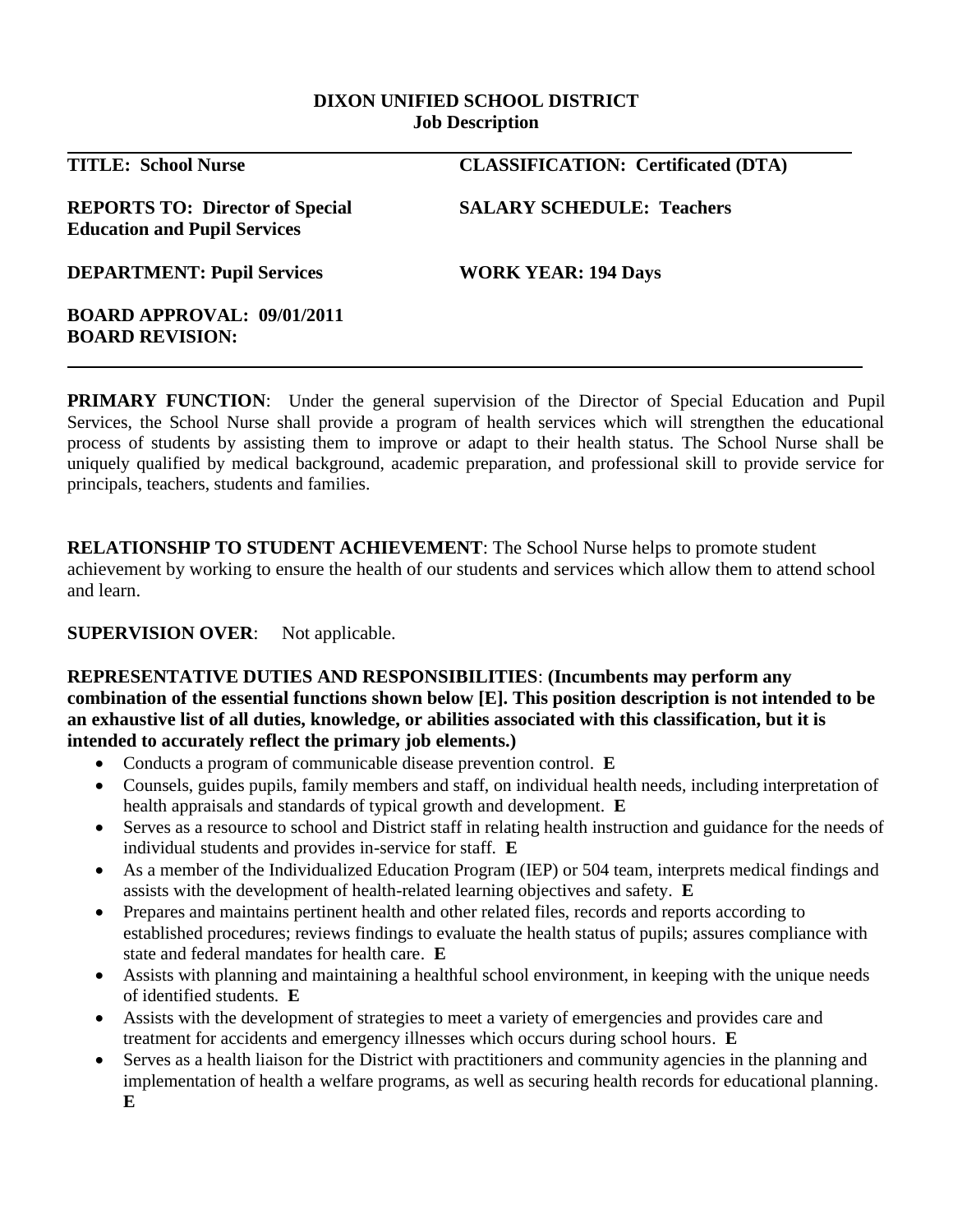- Maintains positive staff and community relationships, which promotes the best interests of the school.
- Monitors and trains staff in specialized physical health care procedures; teaches a variety of health-related topics on a one-to one or group basis; coordinates and monitors the administration of medication during school hours. **E**
- Provides in-service training to site and District staff regarding healthful living, communicable diseases and other health concerns; serves on various school and District committees and attends meetings as assigned, including, but not limited to, blood borne pathogens, CPR, and First Aid. **E**
- Refers parents/guardians of pupils needing medical care to appropriate private or community resources.
- Conducts and performs such tests and screenings as mandated by State or Federal law. **E**
- Responsible for continuing self-education and professional development, as well as contributing to the professional development of staff .
- Provide direction and over-site of LVNs providing services to individual students. **E**
- Provide program direction for Medi-Cal, LEA Billing option. **E**
- Complete and input MAA entries at the school sites. **E**
- Complete other related duties as assigned.

### **TRAINING, EDUCATION, AND EXPERIENCE:**

- Baccalaureate or higher degree from a regionally-accredited college or university
- Proof satisfactory to the school district that the nurse has acquired training in child abuse and neglect detection.
- Previous experience as a school nurse or in a health-related position within a school highly desirable.

### **LICENSES AND OTHER REQUIREMENTS:**

- A valid certificate of registration issued by the California Board of Nurse Examiners or the California Board of Nursing Education and Nurse Registration.
- Must hold, or be qualified to hold, a health and development credential, a standard designated services credential with specialization in health, or a services credential with a specialization in health issued by the California Commission on Teaching Credentialing.
- Must possess a valid California driver's license.
- Possess and maintain valid CPR and First Aid certifications.

### **KNOWLEDGE OF:**

- CPR and First Aid techniques
- Hygiene and health needs of school-age children
- Health and medical terminology, equipment and techniques
- Health and safety regulations
- Applicable sections of California Education Code, State regulations and other applicable laws
- Current office practices, procedures, and equipment
- Record keeping techniques
- Medication effects and proper administration procedures
- Genetic and environmental disorders which affect cognitive, motor, visual and auditory development
- Diagnostic methods for medical conditions and diseases
- Public health agencies and local heath care resources

# $\bullet$

### **ABILITY TO:**

Accept responsibility for growth in student achievement